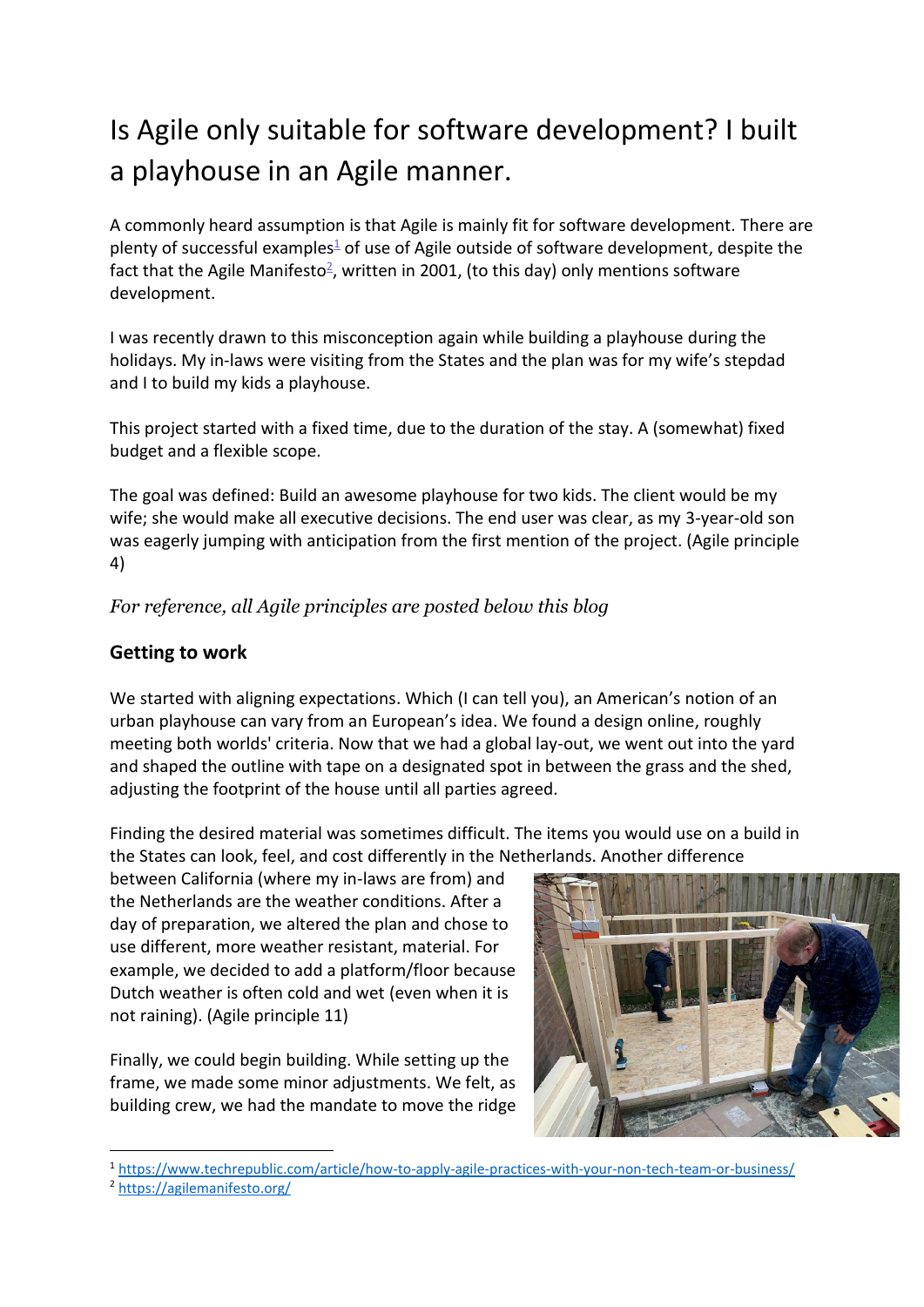of the roof in order to use some left-over beam rather than cutting into a new beam. Altering the incline of the roof slightly did not matter to the end user but helped us tremendously. (Agile principle 2 and 5)

The original design we used as a starting point for inspiration had a loft inside. Because it had rained, we fell behind on our schedule and decided to leave the loft out of our build. It can be added later and was not a need-to-have for anyone. When our youngest, who is now 8 months old, is old enough to be trusted with a steep ladder we can always reconsider this decision. For now, we left it out. (Agile principle 10)

It happened to be a rainy day when I was hammering shingles on the roof. I noticed what an incredible downpour this roof created, more than I had imagined possible. This brought me to an additional idea of adding gutters and a rain barrel to the house. Not only would I protect the not yet painted walls of the house, but the thought of using the rain water to water the plants in summer in a more eco-friendly way also sparked joy for me. The client (my wife) agreed and we added this feature to the build, ironically introducing the concept of 'waterfall' in this project.

At the end of every build day, when all power saws, sharp nails and other non-kid-friendly stuff had been put away, our customer (the 3-year-old) would come and inspect the product. He loved sticking his head through the window and pretending he was in his own little shop, let's leave this window open so that he can keep using it this way! (Agile principle 1 and 3)



With my family's visit to the Netherlands is coming to an end, it hadn't been dry for days, so we need to paint at a later moment. However, the playhouse has been in use by my son and his friends and

cousins for a while (Agile principle 7). We constantly add cool things to it now. A little doormat, the actual door, and a string of lights on the inside are all things that add value to the house. Maybe in spring we'll add some flowerbeds or a mailbox. In the years to come we will probably keep adjusting the add-ons to the likes of our kids. Will it ever be truly 'done'?

## **Agile or not?**

So, is this really an Agile build of a playhouse? Yes, I just explained how it fits the principles. No, I did not consciously set this up as an Agile build. I didn't label it Agile until I decided to write this blog in hindsight. But, does it really matter? The label Agile or not (or Scrum or not) works unintentionally restrictive and excluding.

The Agile principles are not exclusively limited to Agile, but together describe a mindset and approach rather than a framework. These principles can be used anywhere and by everyone, whether you realize it or not.